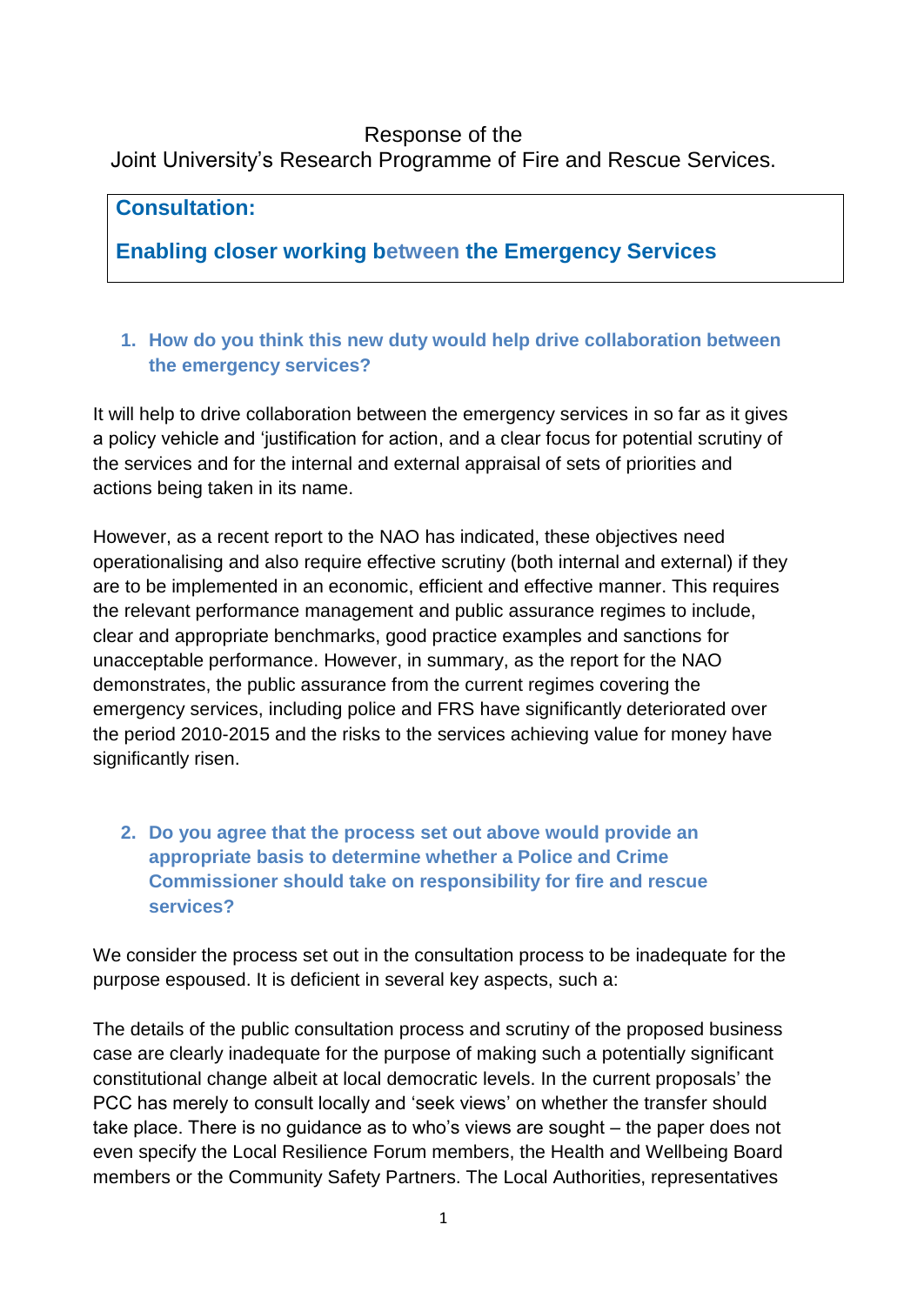of the Business Community or the Insurance Industry may also legitimately seek to have their views heard. There is also currently no provision for the holding of any sort of Public Inquiry or Hearing to test the business case.

A related issue to the one above, is that there is too much influence and discretion currently proposed to be allowed to the PCC e.g. to inform their view they could (not should or must) seek an independent assessment – and they may choose their own. It is questionable whether the Chief Fire and Rescue adviser from DCLG is truly independent. Any independent assessor should be validated or accredited or be taken from a list accredited for the purpose.

The Secretary of State has considerable discretion to take a decision on the basis of this Independent Assessment – and although we accept that the Secretary of State should not be unduly fettered in taking a decision – the decision should be made public and accompanied by reasons – so that it can at least be tested as to its reasonableness and success.

There is currently insufficient guidance on the nature of the proposed business cases. There should therefore be a commitment to further early release of guidance (preferably in draft for consultation). This should cover the appropriateness of content, and the accounting principles adopted for preparing the business case and its independent auditing. It should also include advice on whether a cost benefit analysis should form part of the case or a financial return on investment analysis or a social return on investment and the length of the period of assessment should be included. There should also be an impact (or similar) assessment on the implications for inter-agency working.

#### **3. Do you agree that the case for putting in place a single employer should be assessed using the same process as for a transfer of governance?**

No the process for putting in place a single employer should be separated out from the consultation and dealt with, as and when, the proposed reconfiguration of governance arrangements are established (assuming that the current consultation outcome deems this a good idea in principle).

The HRM issues involved are extremely convoluted, some will be capable of imposition but some will need negotiations. The latter will be expedited if the will of parliament and the will of the public about the end objective is known and the new arrangements are becoming much clearer. This does not mean the process for addressing the HRM issues can't be started until after the reconfiguration is known – clearly it can run in parallel (and much depends on which aspects require primary legislation which aspects require secondary legislation and which aspects require other non-legislative changes.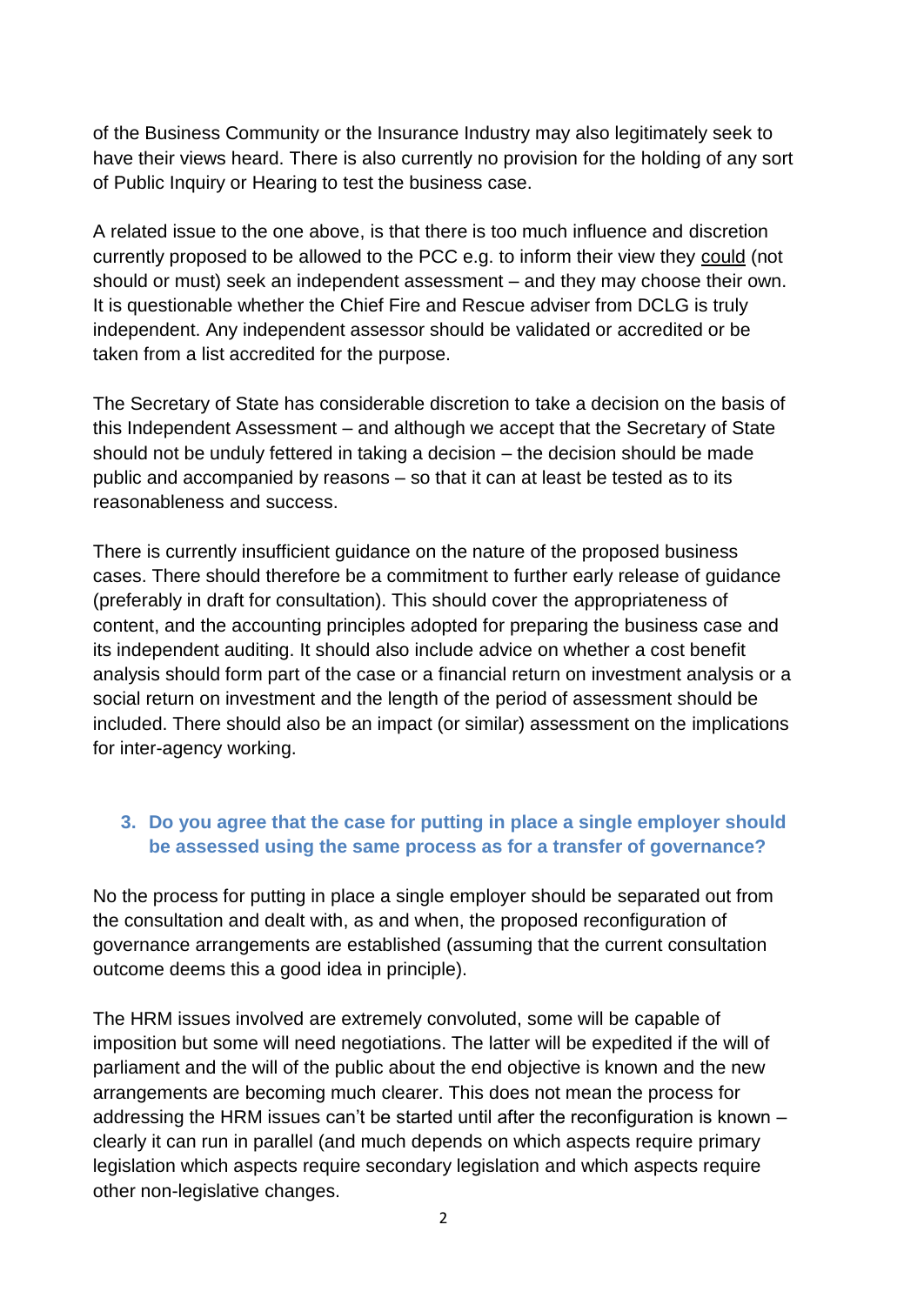A recent attempt to restructure and reconfigure Fire and Rescue Services in the Republic of Ireland offers some relevant salutary lessons. In the Republic, following the recession and the urgent need to reform public services identified by the OECD, rapid progress from 2011-2012 on Fire and Rescue Services was brought to a juddering halt as a result of the HRM issues and little progress has been made since. Similarly, the HRM issues in bringing Police and Fire Services together in England are far more complex, intractable and significant than those faced in the Fire and Rescue Service in the Republic.

Similar lessons are also available within England, from the experience of the creation of the National Offender Management Service which brought the prison services and the probation services together. This is now and was at the time, commonly accepted as a very inefficient and drawn out process. In particular, it was over seen for its first 3 years by the Home Office but then had to be transferred to the newly created Ministry of Justice.

4. **What benefits do you think could be achieved from empowering Police and Crime Commissioners to create a single employer for police and fire and rescue personnel, whilst retaining separate frontline services, where a local case has been made to do so?**

There are two things with an implied but unnecessary and unjustifiable link in this question. The two questions are

- What benefits could be achieved from a single employer or more neutrally phrased Is a single employer a good initiative? and
- Should PCC be empowered to create a single employer or (more neutrally), is the power to employ a single employer best vested in the Police and Crime Commissioner?

The first part of the question focusses on what benefits (not costs and benefits) could (potentially) be achieved by creating a single employer for constabulary and fire and rescue service personnel. Clearly a balanced quality assured cost benefit analysis is more appropriate than a request to identify benefits only. This question is also complicated by the caveat – 'where a local case has been made' – this latter caveat assumes an appropriate method or process is being proposed for compiling or making a local case – which the current proposal is not (see answer to question 2 above)

Our response to the second part of this question or the reframing of the question under the second bullet point above can be deduced from our response to question 3 above. In simple terms no we do not believe that the PCC is the best person or institution in which to vest such a power.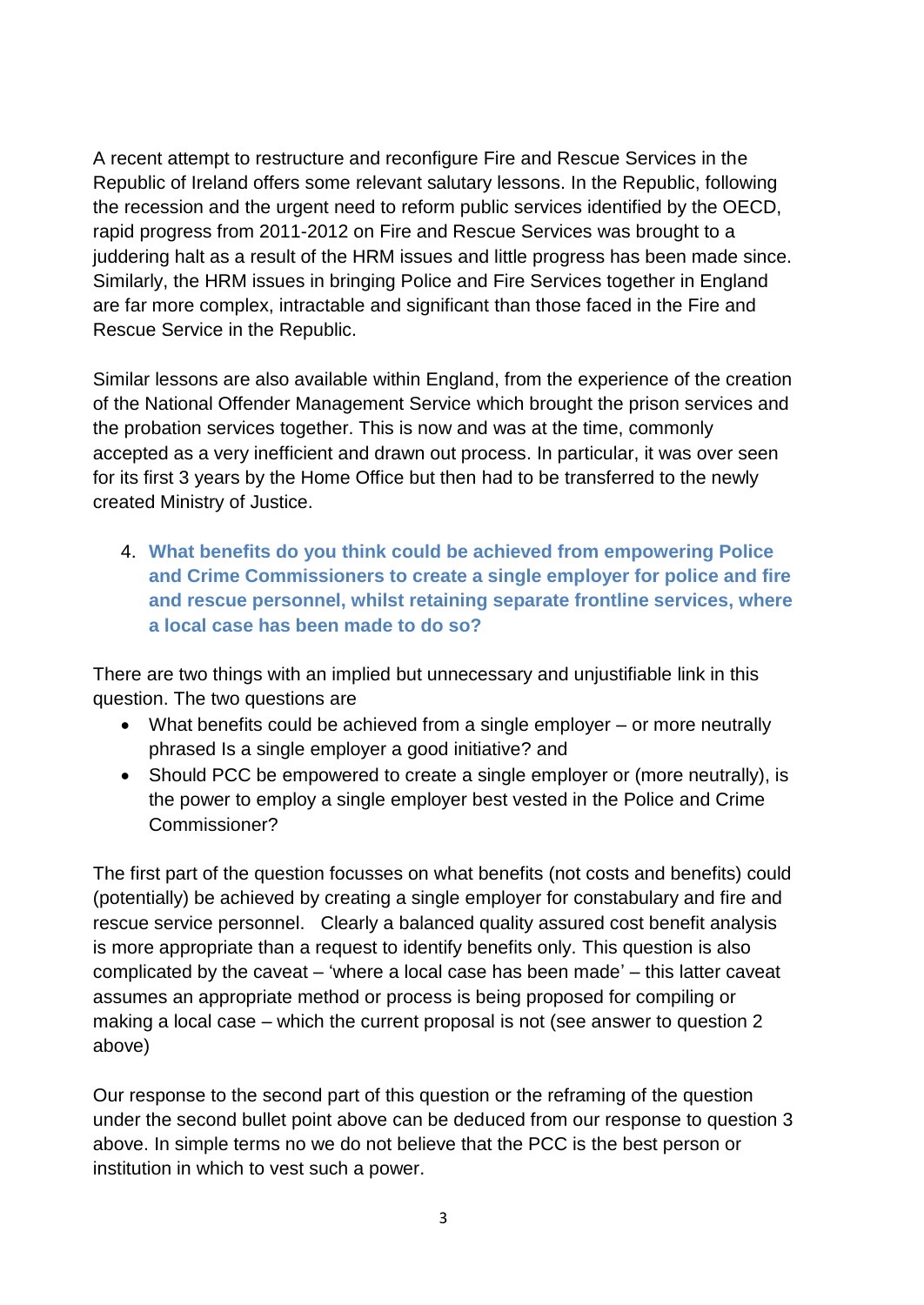#### **5. Do you agree that the requirement for a chief officer to have previously held the office of constable should be removed for senior fire officers?**

The requirement for all constabulary police officers to have held the rank of constable is outdated and inefficient – it ignores the need to bring experienced external personnel (management and investigatory) into the police service at an appropriate level and rank. It is an anachronism within the police service that should properly have been addressed many years ago. It is also an issue that should have been addressed after the publication of the 2010 Neyroud Review of Police Leadership and Training by the Home Office.

It would clearly be inappropriate (undermining authority, personally demeaning and culturally giving an inappropriate organisational signal) to apply this outdated anachronism to the FRS.

#### **6. How do you think the requirement for a Police and Crime Commissioner to have access to an informed, independent assessment of the operational performance of the fire service should best be met?**

Firstly the introductory passage above question 6 states "the government is interested in views on how the performance of FRS could be better reviewed and supported under PCCs". This is an important question whether FRS are transferred to PCCs or not.

Academic research including our own has highlighted inadequacies in the current public assurance regime and the operational and financial performance assessments of FRS. Recent research for the NAO also showed that the current regime is not only inadequate, but that public assurance is deteriorating and the risks of the service achieving Value for Money are rising – this performance also compares unfavourably with the recently reformed arrangements for FRS in Scotland (See The Scottish Fire and Rescue Service, from Audit Scotland 2015).

It should be for the public and the determining authority or governing body on behalf of the public, to have access to an independent assessment of the operational performance of the fire service not just the PCC.

England is unusual in having no independent specialised Fire Inspectorate (unlike Scotland, and most continental countries) to have recourse to in these circumstances. The HMFI role was initially amalgamated into the AC in 2007 and when the AC was abolished it was not replaced as an independent inspectorate. In parallel however in 2007 a Chief Fire and Rescue Advisor position was created within the Department of Communities and Local Government which is now filled by Peter Holland. This is a Civil Servant position reporting to government (not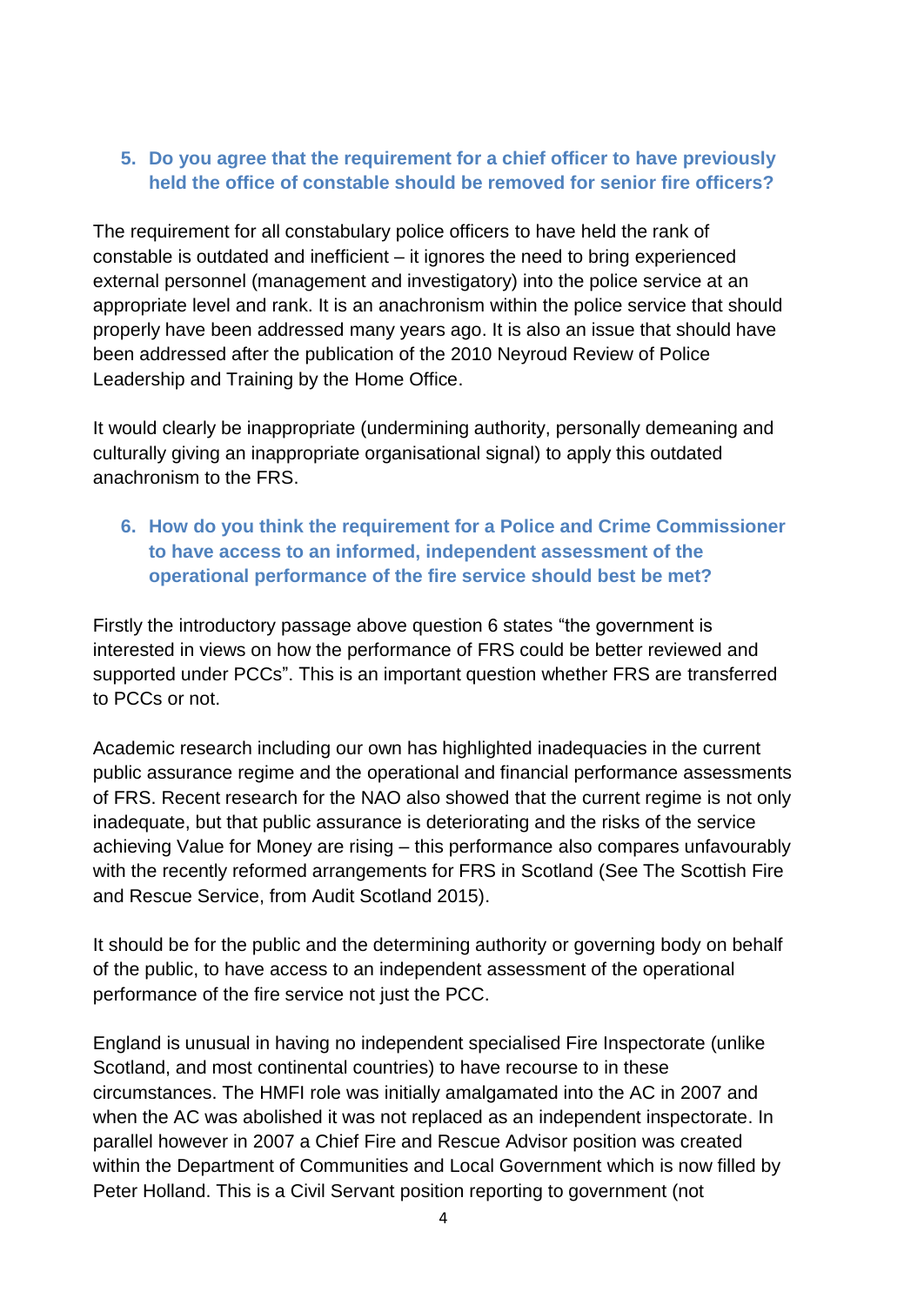parliament or the public as with a HMI or regulators such as the NAO) and the post is subject to line management and civil service commission codes (the Wikipedia entry commonly quoted on this position by the press is inaccurate).

As we say in response to question 2 above, independent assessors should be validated or accredited and be taken from an approved list accredited for the purpose. This list should be open to anyone (individuals and institutions) and overseen by an appropriate independent organisation such as the public appointments commission or the National Audit Office or jointly overseen by Her Majesty's Inspectorate of Constabulary and Her Majesty's Fire Service Inspectorate in Scotland .

### **7. Do you agree that where a Police and Crime Commissioner takes responsibility for a fire and rescue service, the Police and Crime Panel should have its remit extended to scrutinise decision making in relation to fire services?**

Other than in London, where alternative arrangements are in place through the GLA, Police and Crime Panels are one of the weakest examples of scrutiny currently operating within the governance of locally delivered public services in the UK. As currently established the PCC has too much influence on the composition of the Police and Crime Panels and the Police and Crime Panels themselves are not subjected to any meaningfully robust or quality assured, independent appraisal or scrutiny.

This question is almost rhetorical – if PCCs widen their remit then clearly PCP's should widen their remit – but the real issue is not only whether the remit is widened but how the overall internal and external scrutiny function should be strengthened in order for it to become effective and fit for purpose. This will require far more than widening the remit of the PCP (or merely changing its name).

However in our view the opportunity should be taken to fundamentally review and strengthen the operation and scrutiny arrangements of the governance framework and the assurance mechanisms that scrutinise the current PCCs whether or not they become responsible for a wider remit.

**8. Do you think that where a Police and Crime Commissioner takes responsibility for a fire and rescue service, the Police and Crime Panel should have its membership refreshed to include experts in fire and rescue matters?** 

Members of the PCP are supposed to be knowledgeable in criminal justice and civil disobedience and anti-social behaviour issues. While there is clearly an overlap in the range of incidents and issues both services address, there are a number of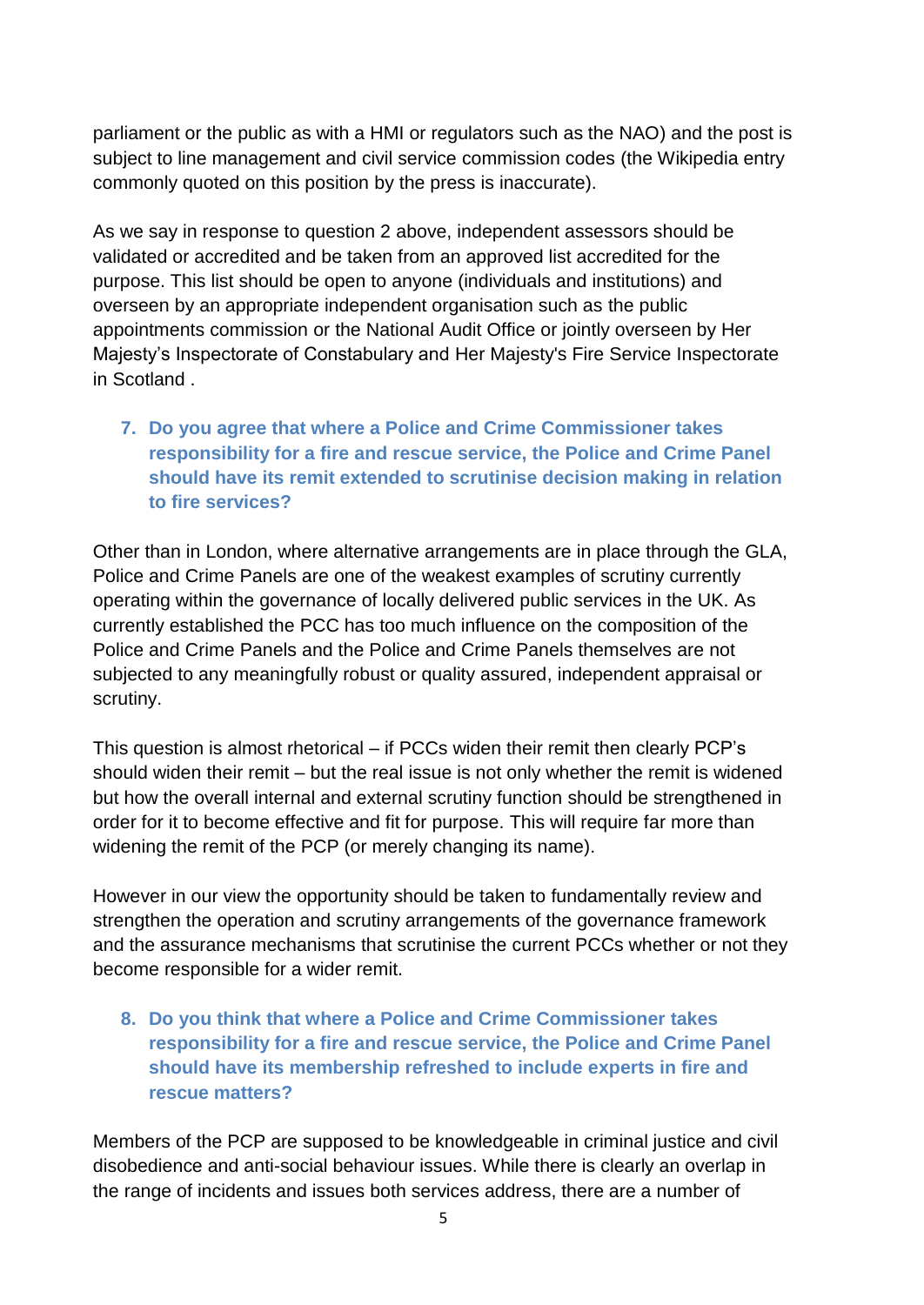issues, strategic, operational and organisational that are specific to FRS. If the PCP is to be effective for both services it would clearly benefit from the addition of some specialist experts with knowledge of FRS.

**9. Do you think that where a Police and Crime Commissioner puts in place a single employer for fire and rescue and police services personnel, complaints and conduct matters concerning fire should be treated in the same way as complaints and conduct matters concerning the police?** 

On the face of this appears simple suggestion of fairness and with the vague possibility of capturing some economy of scales. It is anything but simplistic and any long-term potential economies of scale (even if they were realised) would be more than out-weighed by the considerable transition costs inevitably involved.

The complaints and conduct processes, systems and sanctions for the two services have developed in very diverse ways and the issues and priorities of both of the regimes and the individual organisations within them, differ considerably. All of these organisations and regimes would have to change significantly (nature and purpose, governance arrangements, auditing and accountability, personnel, information technology, training and education etc.). There would be considerable direct and indirect costs in both the short term and the long term (e.g. the Independent Police Complaints Commission for example has no professionals competent at conducting fire investigations), - the rights and responsibilities in complaints and conduct issues, and the nature and scale of the case work in either sector, also differs considerably.

There is no evidence in either the consultation documents or the reports that have been put forward to provide the evidence for the proposals, of the benefits or potential benefits arising from aligning (still less integrating) the treatment of complaints and conduct matters, yet there are clear and significant potential costs.

#### **10.Do you agree that Police and Crime Commissioners should be represented on fire and rescue authorities in areas where wider governance changes do not take place?**

We do agree that PCC could usefully be represented on FRA and take an active part in FRA deliberations. We do not know of any FRA that has declined to discuss individual issues of mutual concern, nor closer cooperation generally with any PCC. In our view they could be useful non-voting members with the right of attendance and the right to be heard, although matters of political balance and representation, current fiduciary duties and scrutiny arrangements in local authorities complicate the issues of voting rights. In our view these should not be extended to PCC representatives.

This proposal also raises the issue of ambulance trust representation on FRAs.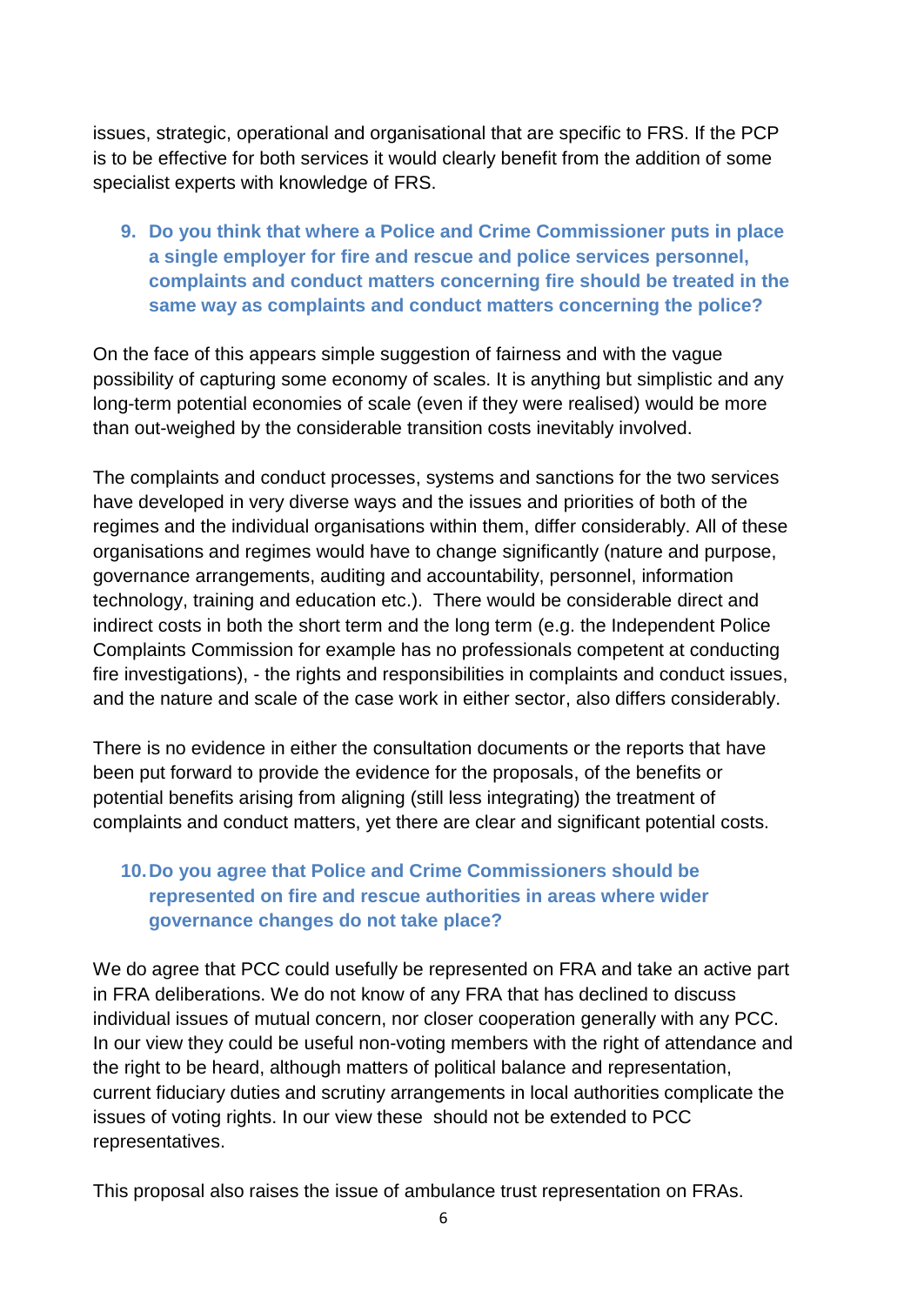Ambulance Trust operations have increasingly more in common and more overlap with FRAs than the police, yet the consultation is silent on any potential initiatives involving ambulance trust boards.

In determining whether this suggestion for additional representation should be pursued it is worth remembering that both the Police and the Fire and Rescue Service (and the health service) are all currently represented in the three relevant multi-agency collaborations extant at local community level, namely the Local Resilience forum, the Community Safety Partnership and the Health and Wellbeing Boards. These provide ample opportunities for discussions of mutual interest.

#### **11.Do you agree that the London Fire and Emergency Planning Authority should be abolished and direct responsibility for fire and rescue transferred to the Mayor of London?**

In London the governance and in particular the scrutiny arrangements are more developed and sophisticated than elsewhere in England and Wales (although clearer more effective arrangements have recently be put in place in Scotland). Although it is covering a huge population and hinterland, London in our view is clearly best service by a single Fire and Rescue Service, as is the case in Scotland and Northern Ireland.

The recent experience with the issuing of multiple directions to LFEPA suggests the system is becoming dysfunctional and over-politicised (we acknowledge politics has a place and key services such as FRS must be democratically accountable). However the governance arrangements and relationships between the Mayor, the GLA and the London Boroughs are established and mature, while LFEPA appears increasingly to be semi-detached from multi agency service delivery.

## **12.In the event that the London Fire and Emergency Planning Authority is abolished, how should responsibility for fire and rescue be incorporated into the mayoral structure?**

If the responsibility for the LFB is transferred, the consultation suggests three potential alternatives. Of these alternatives we consider that a new mayoral agency for fire and rescue services should be created. A single agency with the office for police and crime would replicate a number of the 'integration' issues highlighted elsewhere in this response, and the London Assembly is a scrutiny body rather than a strategic delivery body. In the circumstances a new agency appears the most appropriate arrangement to establish to perform the functions and responsibilities envisaged.

In the circumstances the pan-London resilience and emergency planning function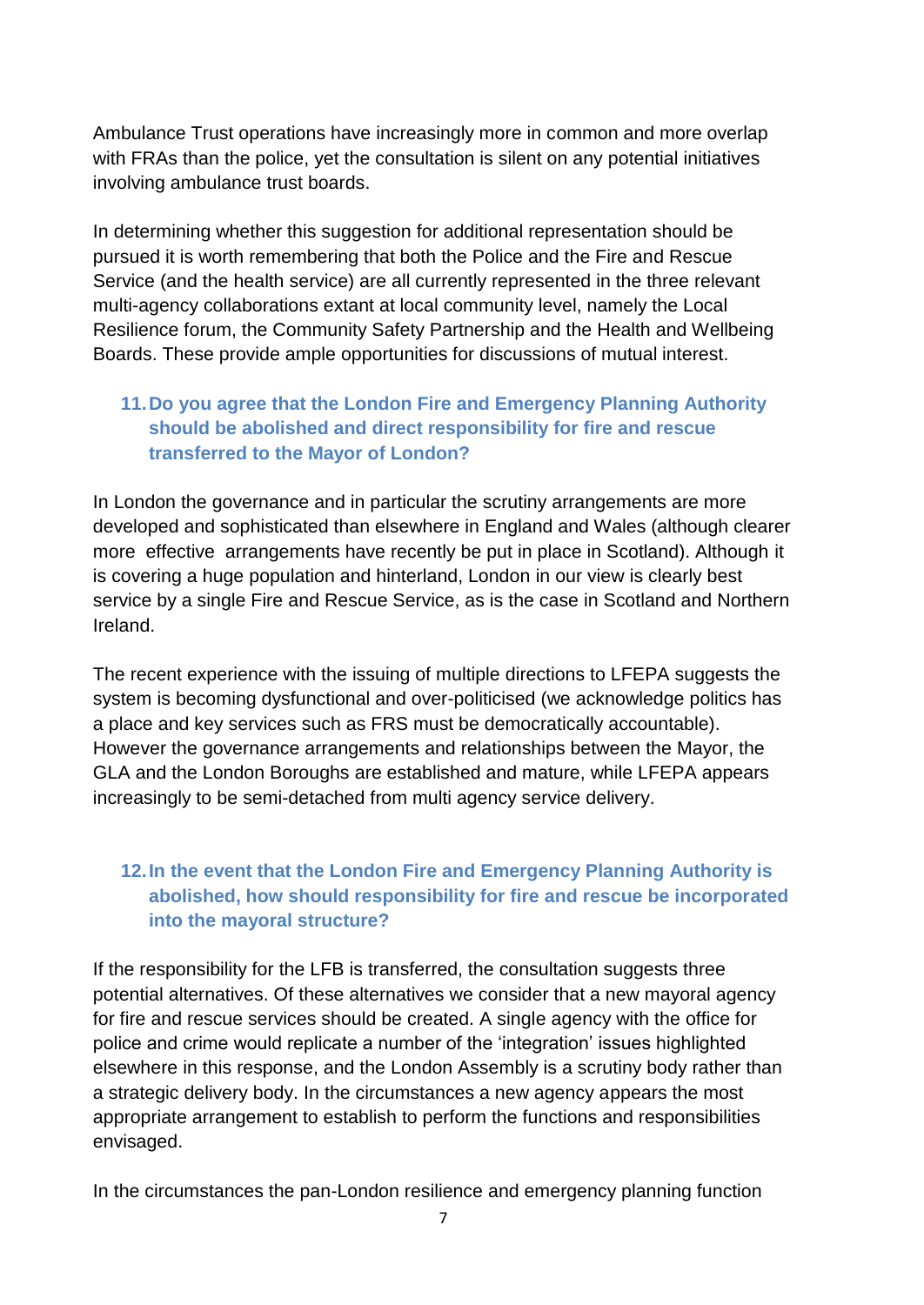that the LFB performs, the day-to day operational responsibility for the London Resilience Team and the support of the work of the London Resilience Forum and the delivery of the Mayors responsibilities for resilience, should all be transferred to the new agency. These responsibilities are usually dispensed by Chief Fire Officers or senior assistants, rather than politicians. There is no suggestion that they are being inefficiently or ineffectively performed and their retention in the new agency should be the starting position for future negotiations within the London Resilience Community of Interest refered to in the consultation.

#### **13.To what extent do you think there are implications for local resilience (preparedness, response and recovery) in areas where the Police and Crime Commissioner will have responsibility for police and fire?**

There are clearly implications for local resilience with the introduction of PCCs, no matter the extent of their responsibility, coverage or the practical extent of their involvement or their desire to get involved. There will need to be clear formal demarcations to avoid operational interference and role confusion.

In an ongoing emergency (response stage) it is relatively easy to both observe and enforce role demarcation and responsibilities, and under current legislation incident command and service roles and responsibilities are clear, robust and extensively formalised. In the planning and preparedness and the recovery stages, there is less clarity and differing (but overlapping) roles for professional and democratic accountability, strategic and operational planning and short and long-term resource allocation and decision making.

The current efficient and effective operation of these structures and arrangements (and consequential efficiency with which the emergency services tackle disasters and emergencies) is partially due to their de-politicisation (or relative depoliticisation). Resilience Forums and previous emergency planning partnerships have always been dominated by the Chief Officers of the three blue light services and the Chief Executives of the Local Authorities – not the Chairs of their respective governing bodies. As far as possible, they should be 'guaranteed' to remain so.

Accountability, transparency and scrutiny of the response to disasters and emergencies by the emergency services (through public inquiries, coroner's courts or judicial review) has, historically, always been largely retrospective and ex-post facto (and remains so), for very good reasons – contemporary, real-time scrutiny runs the risk of interference in operational efficiency during emergency response and would also run the risk of leading to perverse outcomes and unintended consequences as a result of operating under the additional pressure of an emergency environment. It also confuses responsibilities at times when clarity of responsibility and command are essential.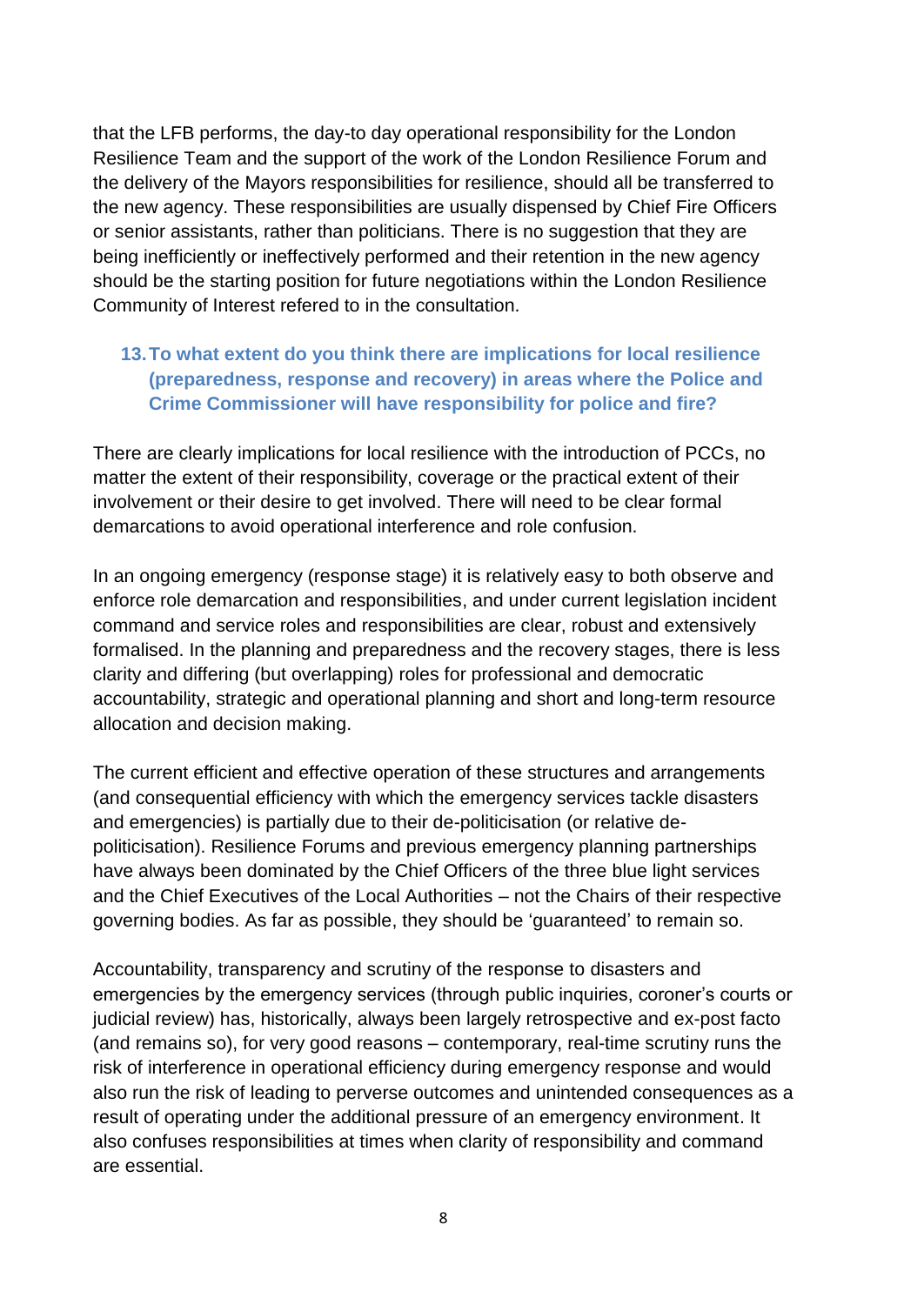#### **14.To what extent do you think there are implications for resilience responsibilities in areas where an elected metro mayor is also the Police and Crime Commissioner and responsible for the fire and rescue service?**

The implications are largely similar to the implications responded to in the question above. Democratic accountability is however further clarified in these particular circumstance (as to some extent is short and long term planning). Although there is a greater temptation for politicization, counter intuitively, because there are fewer democratic mandates involved in the metro mayor scenario, there is a simpler opportunity to demarcate and delineate when and where political leadership is required, and where and when professional or operational leadership is more appropriate.

#### **15.Are there are any other views or comments that you would like to add in relation to emergency services collaboration that were not covered by the other questions in this consultation?**

The consultation document sometimes refers to economy, efficiency and effectiveness (the previous Audit Commission definition) and sometimes it refers to just efficiency and effectiveness and sometimes it combines all three with and without public 'safety'. The latter most notable on page 10 when the Home Secretary/Secretary of State for Communities and Local Government can decide whether a governance change was in the interests of economy, efficiency and effectiveness **or** public safety. Economy, efficiency and effectiveness should have been (and should be) used consistently throughout the document and neither it nor public safety should be compromised.

The consultation is a missed opportunity for encouraging the economic, efficient and effectiveness of services and for encouraging service improvement. The Operational Assessment and FPC (referred to on page 15 as 'needing strengthening') has recently been completed for all 46 FRS. It is widely regarded within the service and in the research community as being partial, voluntary, subject to gaming and clearly not fit for this purpose. It should be replaced by a new framework regime that encourages service improvement (which the OpA and FCP does to an extent) but one which compliments this with achieving greater or appropriate financial, operational and performance assurance to the public, so that all services can demonstrate value for money. The CFOA and the LGA, implicitly acknowledge, an improved regime is required as they are looking at introducing a new improved version of the OpA FPC.